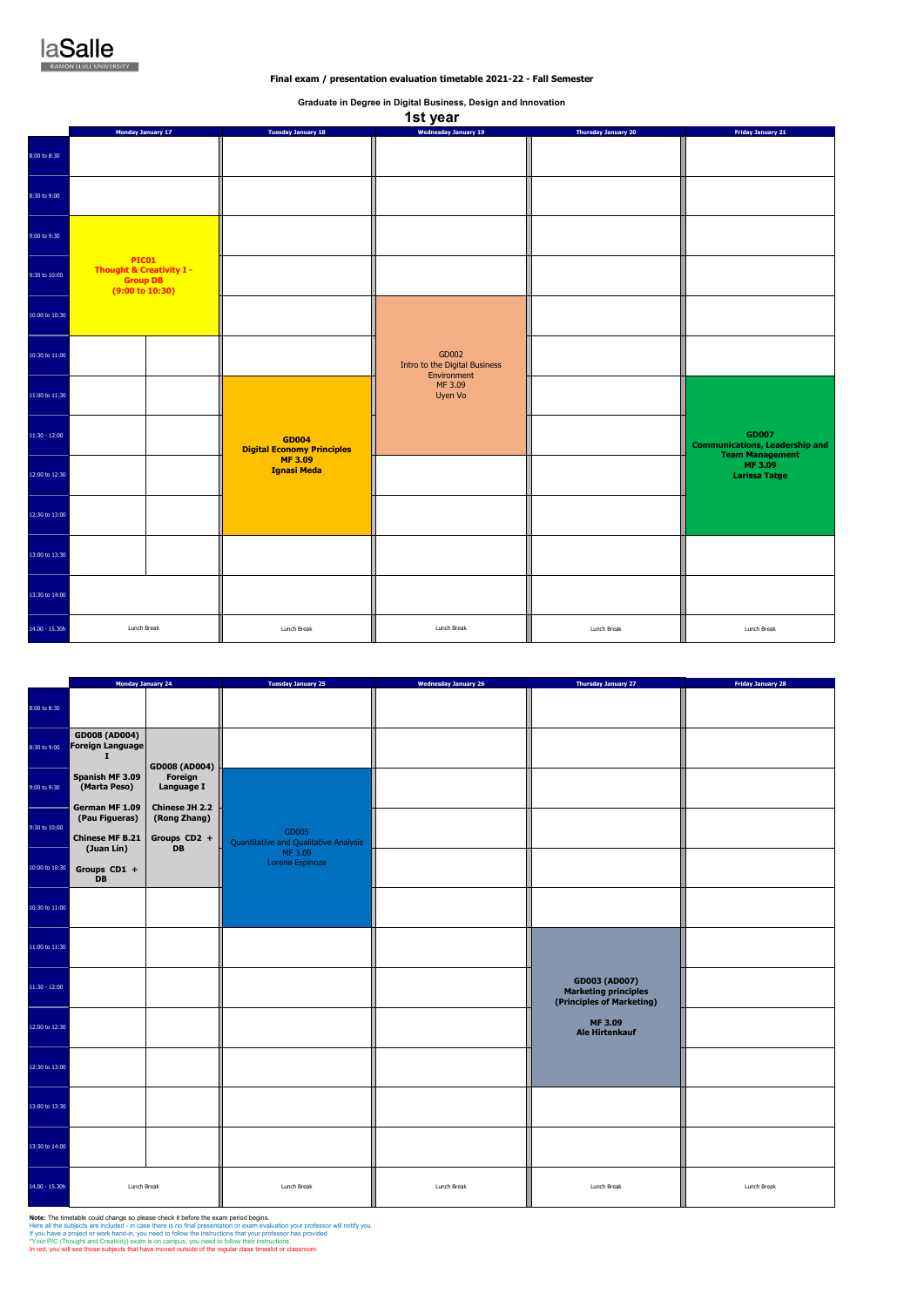**Note:** The timetable could change so please check it before the exam period begins.

Here all the subjects are included - in case there is no final presentation or exam evaluation your professor will notify you.

If you have a project or work hand-in, you need to follow the instructions that your professor has provided

|                 | <b>Monday January 24</b>              | <b>Tuesday January 25</b>   | <b>Wednesday January 26</b> | <b>Thursday January 27</b>                          | <b>Friday January 28</b> |
|-----------------|---------------------------------------|-----------------------------|-----------------------------|-----------------------------------------------------|--------------------------|
| $8:00 - 8:30$   |                                       |                             |                             |                                                     |                          |
| $8:30 - 9:00$   |                                       |                             |                             |                                                     |                          |
| $09:00 - 09:30$ |                                       |                             |                             |                                                     |                          |
| $09:30 - 10:00$ |                                       |                             |                             |                                                     |                          |
| $10:00 - 10:30$ | GD018<br><b>Business Model Design</b> | GD011<br>Managing by Design |                             |                                                     |                          |
| $10:30 - 11:00$ | MF 4.16<br>Jordi Marti                | MF 4.16<br>Marcela Arreaga  |                             | GD016<br><b>Financing Technology-Based Projects</b> |                          |
| $11:00 - 11:30$ |                                       |                             |                             | MF 4.16<br>Rafael Espinosa                          |                          |
| $11:30 - 12:00$ |                                       |                             |                             |                                                     |                          |
| $12:00 - 12:30$ |                                       |                             |                             |                                                     |                          |
| $12:30 - 13:00$ |                                       |                             |                             |                                                     |                          |
| $13:00 - 13:30$ |                                       |                             |                             |                                                     |                          |
| 13:30 a 14:00   |                                       |                             |                             |                                                     |                          |
| 14:00 a 15:30   | Lunch Break                           | Lunch Break                 | Lunch Break                 | Lunch Break                                         | Lunch Break              |

\*Your PIC (Thought and Creativity) exam is on campus, you need to follow their instructions.

In red, you will see those subjects that have moved outside of the regular class timeslot or classroom.

|                 | <b>Monday January 17</b>                     | <b>Tuesday January 18</b> | <b>Wednesday January 19</b>                                  | <b>Thursday January 20</b> | <b>Friday January 21</b>                |
|-----------------|----------------------------------------------|---------------------------|--------------------------------------------------------------|----------------------------|-----------------------------------------|
| $8:00 - 8:30$   |                                              |                           |                                                              |                            |                                         |
| $8:30 - 9:00$   |                                              |                           |                                                              |                            |                                         |
| 09:00 - 09:30   |                                              |                           |                                                              |                            |                                         |
| $09:30 - 10:00$ |                                              |                           |                                                              |                            |                                         |
| $10:00 - 10:30$ |                                              |                           | GD013 (AD505)<br><b>Online Marketing in Digital Business</b> |                            |                                         |
| $10:30 - 11:00$ | PIC02                                        |                           | MF 4.16<br><b>Ariadna Casasus</b>                            |                            | GD020<br>Managing Emerging Technologies |
| $11:00 - 11:30$ | Thought & Creativity II -<br><b>Group DB</b> |                           |                                                              |                            | MF 4.16<br>Jordi Marti                  |
| $11:30 - 12:00$ | $(10:30 - 12:00h)$                           |                           |                                                              |                            |                                         |
| $12:00 - 12:30$ |                                              |                           |                                                              |                            |                                         |
| $12:30 - 13:00$ | GD022<br>Internship                          |                           |                                                              |                            |                                         |
| $13:00 - 13:30$ | MF 4.16<br>Jean Philippe Nadier              |                           |                                                              |                            |                                         |
| 13:30 a 14:00   |                                              |                           |                                                              |                            |                                         |
| 14:00 a 15:30   | Lunch Break                                  | Lunch Break               | Lunch Break                                                  | Lunch Break                | Lunch Break                             |



## **Final exam / presentation evaluation timetable 2021-22 - Fall Semester**

**Graduate in Digital Business, Design and Innovation**

## **2nd year**